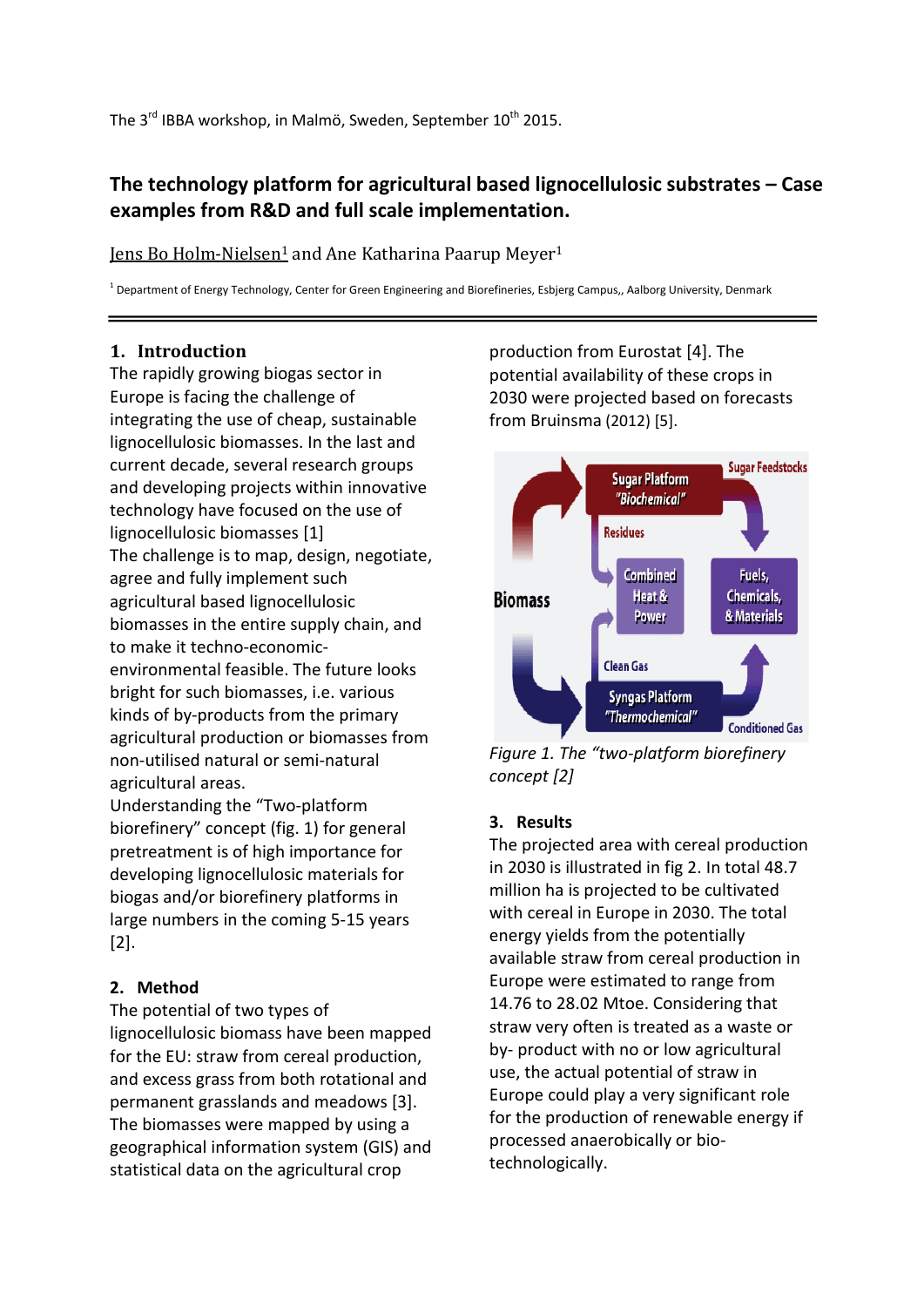

*Figure 2. The projected area with cereal production in 2030.*

The projected area with rotational grassland, permanent grassland and meadows are illustrated in fig 3 and fig 4.



*Figure 3. The projected area with rotational grassland in 2030.* 

In total more than 70 million ha of rotational grassland, permanent grassland and meadows is projected for Europe in 2030. The total energy yields from the potentially available grass from these areas in Europe were estimated to range from 3.7 to 18.0 Mtoe. Excess grass, and straw were found to be present in the

majority of the member states, thus the utilisation of these resources is a possibility which could enhance the efficiency and economically feasibility of the bioenergy production, where the input consists of cheap carbon sources.



*Figure 4. The projected area with permanent grassland and meadow in 2030.* 

### **5. Discussion & Conclusion**

Two case examples of mechanical and/ or thermochemical pretreatment full scale solutions are presented at the IBBA workshop, Malmø, Sweden, September 2015. Both demonstration cases shows clearly that lignocellulosic biomass will play a significantly role in the future feedstock composition for biogas and biorefinery production to energy and materials. One example documents that 12-14 tons of Straw (Rye/Wheat) can fully replace 35-40 tons of whole crop maize silage. The other that hey, grass silage and straw can replace a large amount of organic waste from food industries, and keep the biogas production at high capacity

Lignocellulosic materials from agriculture and forestry biomasses, by-products and waste streams will play a major role in the biomass supply chain integrated with